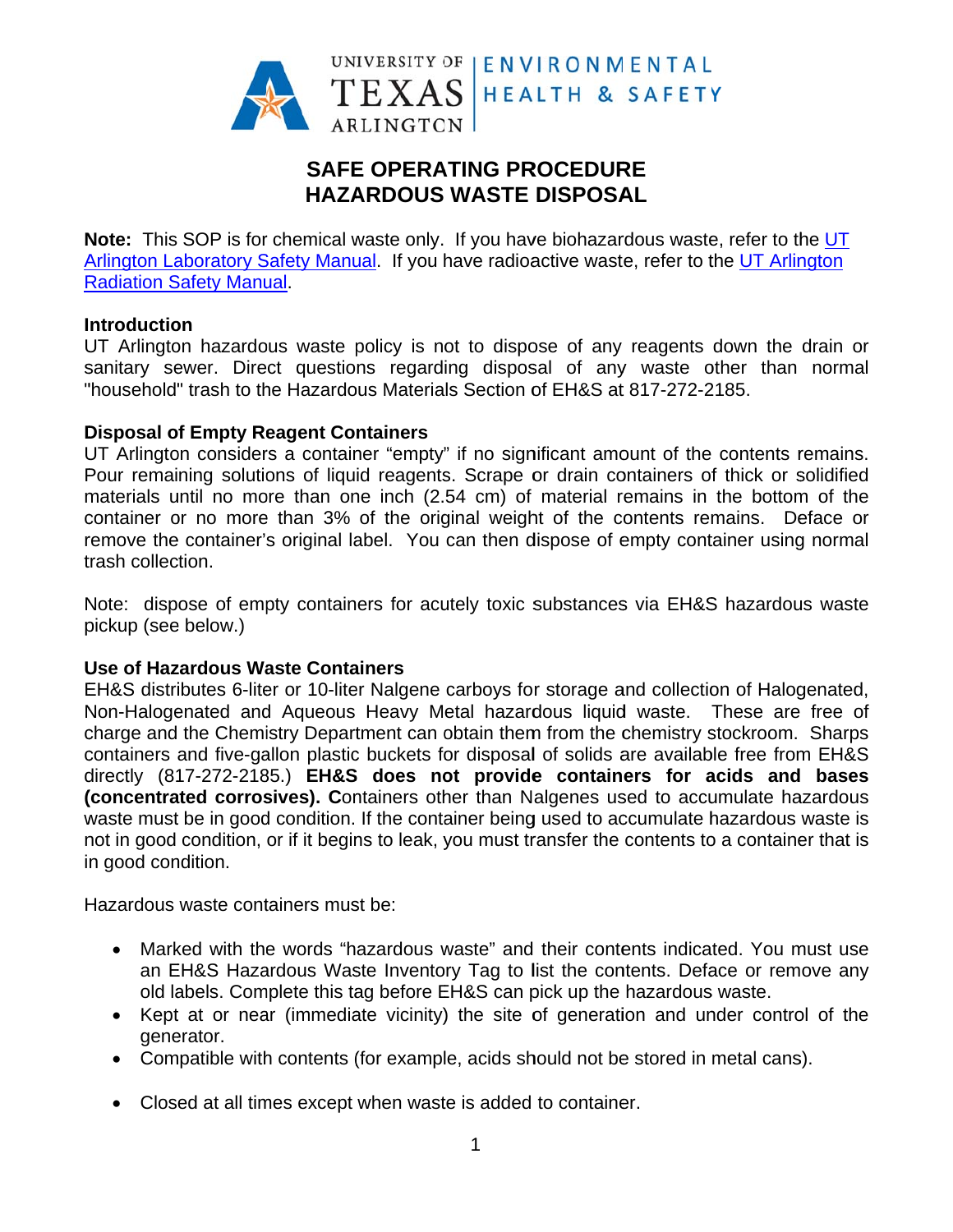

ARLINGTON • Properly identified with completed waste tags before you request pickup.

- Safe for transport with non-leaking screw-on caps.
- Not filled beyond the bottom of the container's neck.
- Stored with secondary containment.

Do not overfill waste containers! Over-filled bottles are hard to pour safely, inclined to burst, likely to leak, and capable of endangering the operator through splashing or shooting up into one's face upon opening. On the EH&S provided containers, " Fill up to the Fill Line -marked on containers."

UNIVERSITY OF | ENVIRONMENTAL

**HEALTH & SAFETY** 

#### **Hazardous Waste Accumulation**

Except when single chemicals are accumulated for recycling or recovery, waste accumulation generally involves bulking several materials into one container. However, keep the following wastes separate (in other words, in separate waste containers):

- non-halogenated materials,
- halogenated materials, and
- heavy metals.

EH&S has waste containers labeled for the first three categories. For example, compatible solvents such as acetone, ethanol, acetonitrile, and water can be combined into a single container labeled for non-halogenated materials. If you have chloroform as well, you need to put it into a separate container labeled for halogenated materials. In addition, do not combine chemically incompatible materials into a single waste container. Refer to the chemical compatibility chart. Keep toxic materials, explosive materials, peroxide-formers, pyrophoric materials, corrosives, and pesticides in separate containers.

Safely accumulate hazardous wastes by:

- Clearly marking containers and dating them when accumulation starts.
- Labeling containers with words that clearly identify the contents the FIRST time you put waste into them. Generic names like "waste organics" are acceptable, but keep in mind that you must complete the Hazardous Waste Chemical Inventory Tag listing ALL of the chemical components before EH&S can accept the waste for off-site disposal.
- Separating incompatible wastes streams.
- Keeping waste collection containers closed at ALL times during storage except when adding or removing waste. This is true for solids as well as liquids. Many containers, like beakers or flasks, are not acceptable accumulation containers.
- Designating an area in your lab as a chemical waste accumulation area. Using a hood for this purpose is acceptable as long as there are no experiments in the hood.
- Contacting EH&S for removal of full waste containers from the laboratory. Do not allow large quantities of waste to accumulate in your lab.